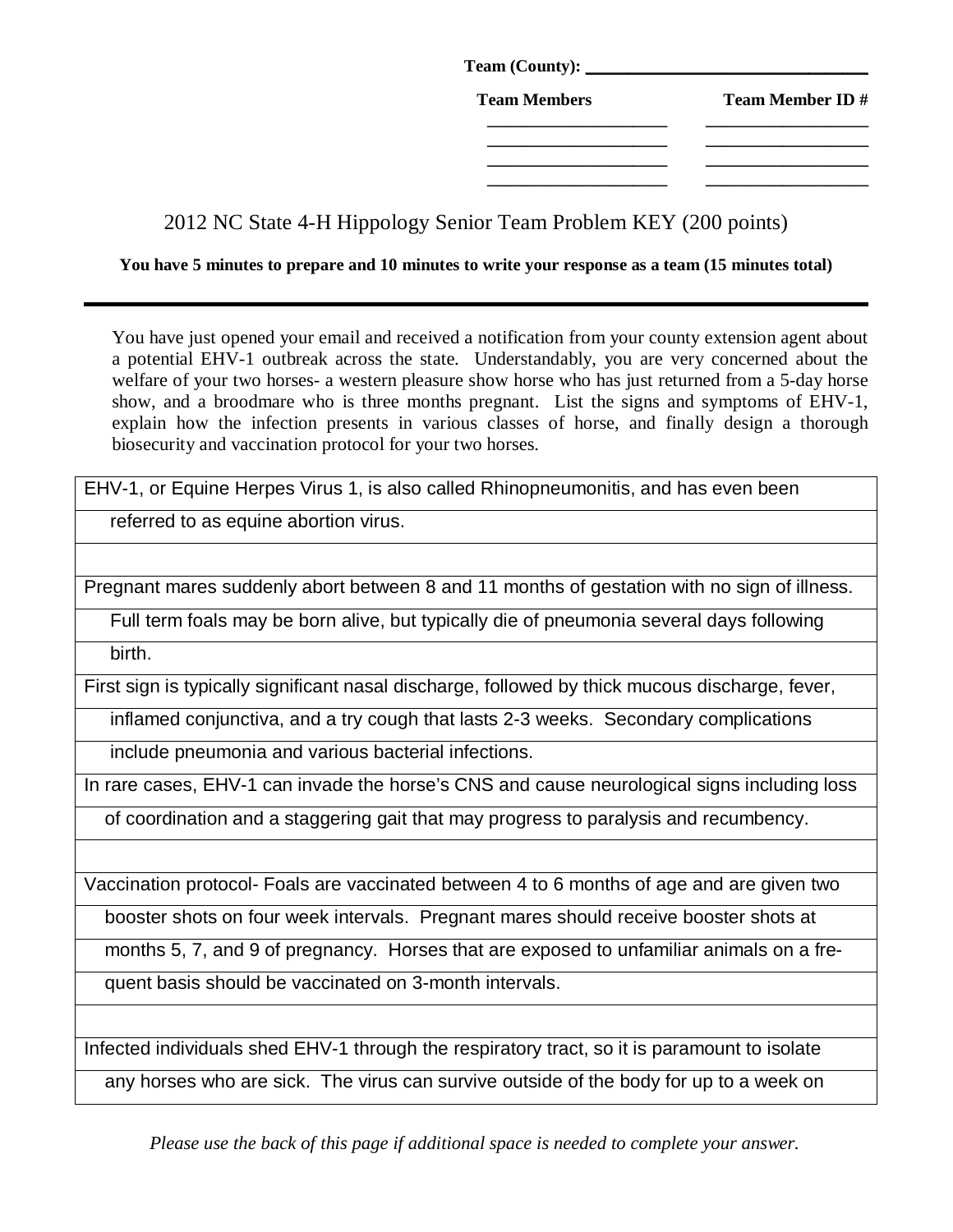**Team (County): \_\_\_\_\_\_\_\_\_\_\_\_\_\_\_\_\_\_\_\_\_\_\_\_\_\_\_\_\_\_\_\_\_**

Team Members Team Member ID #

**\_\_\_\_\_\_\_\_\_\_\_\_\_\_\_\_\_\_\_\_\_ \_\_\_\_\_\_\_\_\_\_\_\_\_\_\_\_\_\_\_ \_\_\_\_\_\_\_\_\_\_\_\_\_\_\_\_\_\_\_\_\_ \_\_\_\_\_\_\_\_\_\_\_\_\_\_\_\_\_\_\_ \_\_\_\_\_\_\_\_\_\_\_\_\_\_\_\_\_\_\_\_\_ \_\_\_\_\_\_\_\_\_\_\_\_\_\_\_\_\_\_\_ \_\_\_\_\_\_\_\_\_\_\_\_\_\_\_\_\_\_\_\_\_ \_\_\_\_\_\_\_\_\_\_\_\_\_\_\_\_\_\_\_** 

contaminated surfaces such as skin, equipment and bedding. EHV-1 can be destroyed by

 disinfectant, so all equipment that comes in contact with an infected individual should be thoroughly cleansed using a strong disinfecting agent. Once a horse is infected, it

become a latent carrier of the virus, and while the animal will appear normal and will not

shed the virus, during periods of stress the latent herpesvirus may become activated,

and the horse will develop clinical signs and act as a source of infection for others. If a

mare aborts from EHV-1, the fetus, membranes and fluid carry high volumes of the virus,

and other mares may inhale the virus when sniffing at the aborted fetus.

Biosecurity measures to prevent EHV-1 from spreading:

1. Keep pregnant mares in very small groups, based on their stage of gestation to minimize disease transfer. Do not mix pregnant mares with youngstock.

2. Isolate all new arrivals for a minimum of 21 days.

3. Make sure all your horses are current on their vaccination protocol.

4. If a mare aborts- immediately clean up the aborted fetus and membranes, making sure to thoroughly disinfect the area and send the fetus to a diagnostic lab to test for EHV-1. The

mare should immediately be placed into isolation pending lab test results.

5. If an outbreak occurs- no animal should leave the premises until at least 3 weeks after rec overy of the last infected animal or at least 4 weeks after the last abortion. Immediately

 isolate any animals, burn all bedding, and disinfect all equipment that came in contact with the infected individual.

6. Have all personnel who have been around horses on another farm (like your farrier or vet) disinfect their boots and wash their hands before handling your horses.